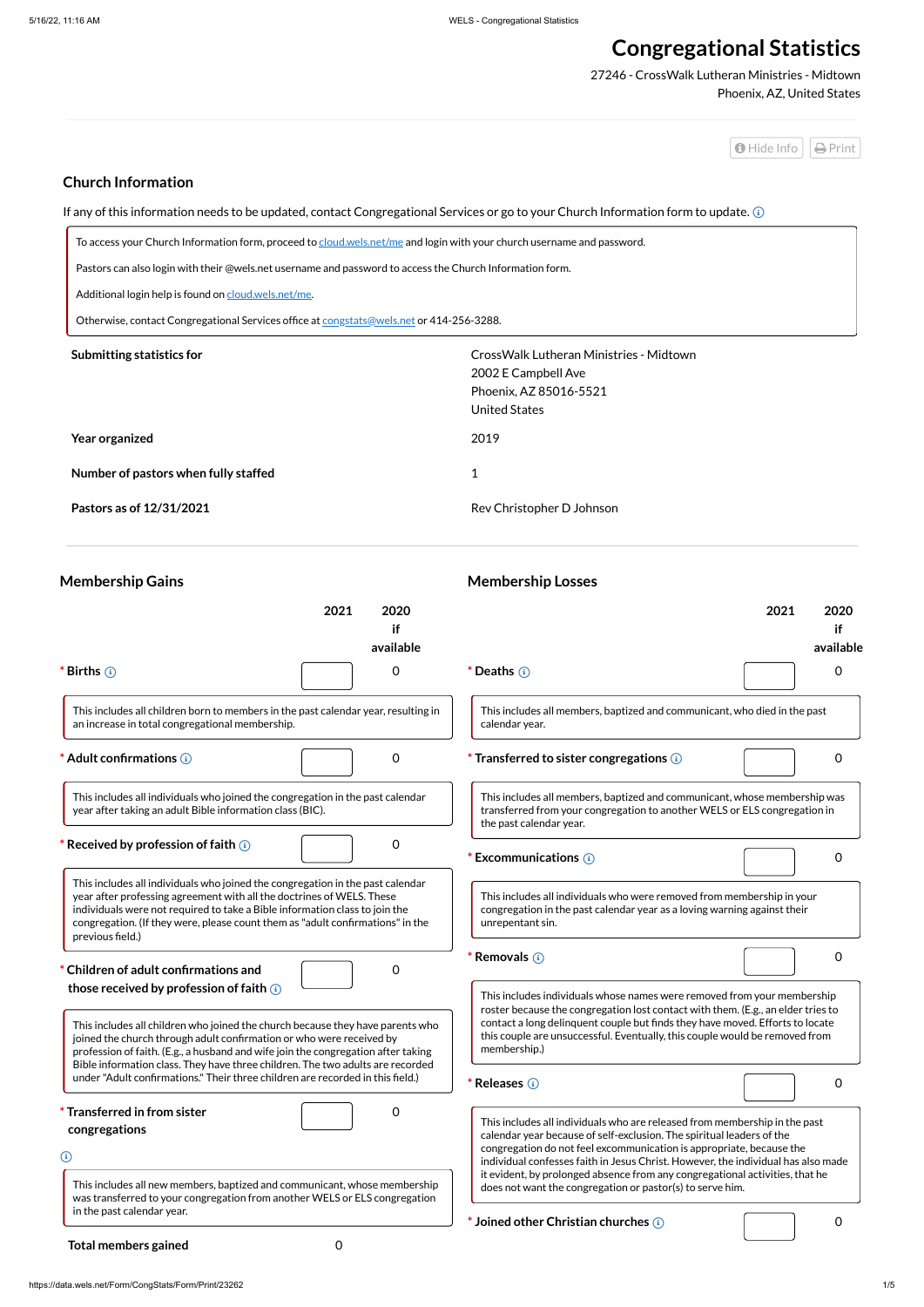This includes all individuals who quit the congregation in the past calendar year to join another Christian church that is not in fellowship with WELS or ELS.

| This is what your congregation's total membership was listed as at the<br>conclusion of the prior calendar year.                                                                                                                                                                                                                                          |                                                                                                                                                                                                                                |
|-----------------------------------------------------------------------------------------------------------------------------------------------------------------------------------------------------------------------------------------------------------------------------------------------------------------------------------------------------------|--------------------------------------------------------------------------------------------------------------------------------------------------------------------------------------------------------------------------------|
| Net gain or loss of members $\bigcirc$<br>O                                                                                                                                                                                                                                                                                                               | $^*$ Communicant membership $\circledast$                                                                                                                                                                                      |
| This is automatically calculated by adding the membership gains for the past<br>calendar year and subtracting the membership losses for the past calendar year.                                                                                                                                                                                           | This includes all members who have completed either a youth instruction course<br>(e.g., 8th grade confirmation) or an adult Bible information class (BIC).<br>Communicant membership cannot be greater than total membership. |
| Total members at the end of 2021 $(i)$<br>∩                                                                                                                                                                                                                                                                                                               | 0%<br>Percent of congregation that are<br>communicants                                                                                                                                                                         |
| This is automatically calculated applying the net gains/losses to the total<br>membership of the prior calendar year.                                                                                                                                                                                                                                     |                                                                                                                                                                                                                                |
| Total member override (i)                                                                                                                                                                                                                                                                                                                                 |                                                                                                                                                                                                                                |
| If the automatically calculated field above is inaccurate, please enter in the<br>accurate total membership for your congregation at the end of the most recent<br>calendar year. (This line allows for corrections if some of the gains or losses lines<br>are inaccurate or if the congregation did not submit any statistics in the previous<br>year.) |                                                                                                                                                                                                                                |

### **Membership Demographics**

#### **AGES**

| Total number of members that are        | 2021 | 2020<br>if<br>available |
|-----------------------------------------|------|-------------------------|
|                                         |      |                         |
| * 0 to 4 (birth through preschool)      |      |                         |
| *5 to 13 (elementary and middle school) |      |                         |
| $*$ 14 to 17 (high school)              |      |                         |
| *18 to 24 (college and graduate school) |      |                         |

This is the average total number of members who attend any worship service in a week. Please do NOT count members twice because they attended multiple services. (E.g., Peace Lutheran had 300 people come to church on the first Sunday in Advent. That Wednesday 150 of those same people attend an Advent service. For the purpose of this statistical report, Peace's attendance for that week was 300 people, not 450, since 150 people attended twice.)

This is the total number of marriages conducted under the name of your congregation and coordinated by your congregation's pastor(s). Please include services held off-site or where a guest pastor preached or officiated.

**\* Number of marriages this past year** 0

**\* Number of funerals/burials this past**



**year**

 $\bigodot$ 

0

This is a measure of the average number of communicant members who gather with other members on a weekly basis for any sort of Bible study (e.g., a pastorled study on Sunday morning at church, a midweek small group study held in a member's home, etc.). Please do NOT count members twice because they attend multiple studies each week. (E.g., Mark attends the Sunday morning Bible study that is led by his pastor. Mark also facilities a Wednesday evening small group study in his home, where he and other members discuss the previous week's Scripture lessons. For this statistical report, Mark counts once.)

#### **Worship 2021 2020 if available \* Average weekly number of members in worship** 0 **Bible Study 2021 2020 if available \* Average weekly number of communicant members in some form of group Bible study**  $\odot$ 0

This is a measure of the average number of younger (e.g., 8th grade or younger) members who gather with other young members for some form of Bible study on a weekly basis. Please do NOT count young members twice because they attend multiple studies each week. Please note that this field is looking at attendance, not enrollment. (E.g., Peace has 50 young members enrolled in its

**\* Average weekly number of pre-confirmation members in some form of Sunday school/youth Bible study**

0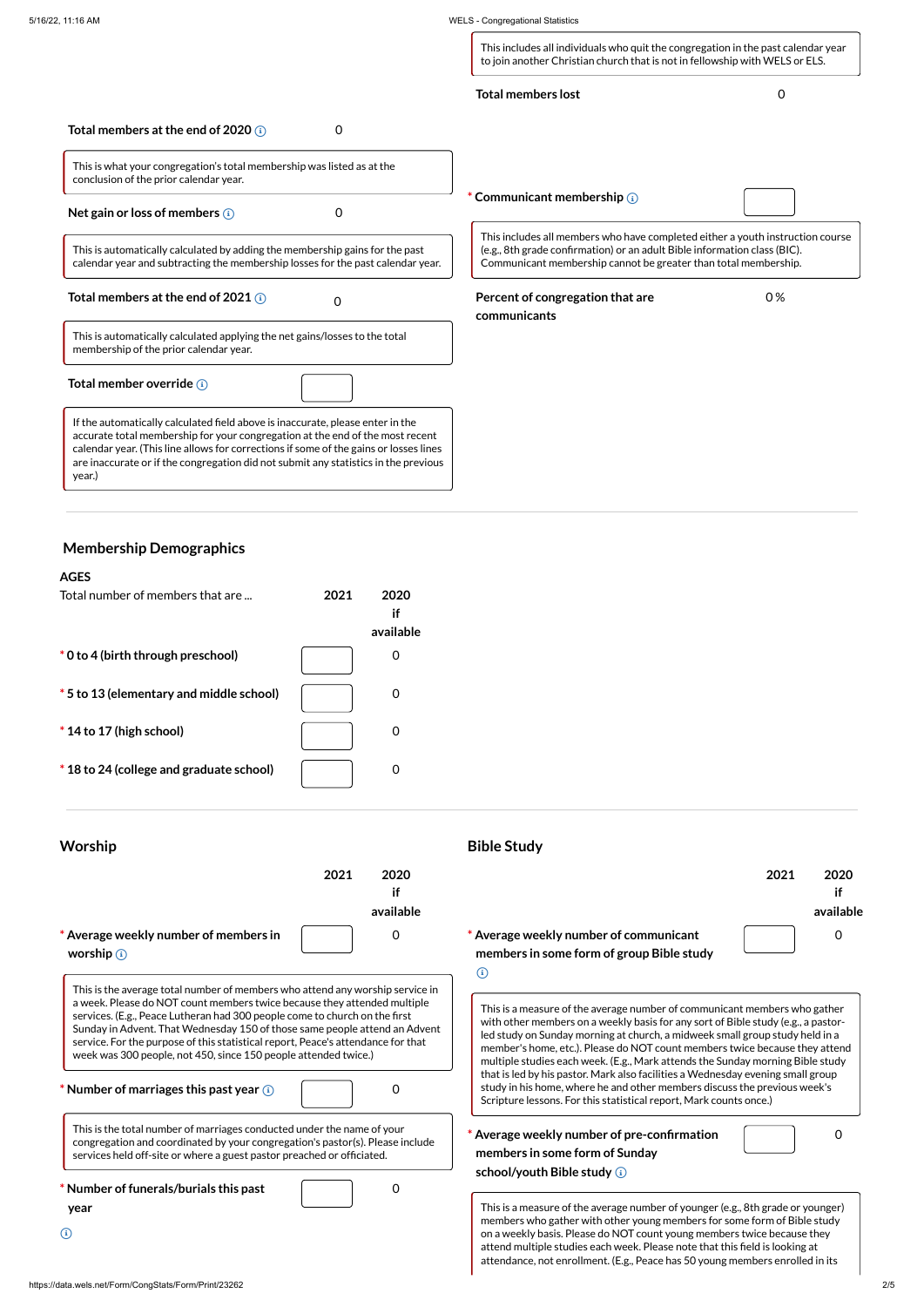| 5/16/22, 11:16 AM                                                                                                                                                                                                    | <b>WELS - Congregational Statistics</b>                                                                                                                                                                                                                                               |
|----------------------------------------------------------------------------------------------------------------------------------------------------------------------------------------------------------------------|---------------------------------------------------------------------------------------------------------------------------------------------------------------------------------------------------------------------------------------------------------------------------------------|
| This includes all funerals and/or burials for members or non-members. (E.g., a<br>funeral service and subsequent burial/committal service for the same person<br>counts as one.)                                     | Sunday school. The average weekly attendance is 30. For this statistical report,<br>Peace would list 30.)<br>* Number of youth confirmations this past year<br>$\Omega$                                                                                                               |
|                                                                                                                                                                                                                      | $\odot$                                                                                                                                                                                                                                                                               |
|                                                                                                                                                                                                                      | This includes the total number of members who, through the congregation's<br>youth confirmation process, became communicant members this past year.                                                                                                                                   |
| <b>Visitation</b>                                                                                                                                                                                                    | <b>Delinquency</b>                                                                                                                                                                                                                                                                    |
| 2021<br>2020<br>if<br>available                                                                                                                                                                                      | 2021<br>2020<br>if<br>available                                                                                                                                                                                                                                                       |
| Number of members who are<br>0<br>homebound                                                                                                                                                                          | Average monthly number of face-to-face<br>$\Omega$<br>delinquency contacts $\bigcirc$                                                                                                                                                                                                 |
| $\odot$<br>This includes all members who, due to age, illness, or disability, are mostly<br>confined to their place of residence.                                                                                    | This includes any type of delinquency contact where a pastor or church member<br>physically visits with a member who is straying in some way (e.g., persistent<br>absence from worship, living in some unrepentant sin, etc.).                                                        |
| $\mathbf 0$<br>Average monthly number of<br>homebound                                                                                                                                                                | Average monthly number of other (e.g.,<br>0<br>phone, mail) delinquency contacts $(i)$                                                                                                                                                                                                |
| visits $\odot$<br>This includes any visit by pastor or church member (e.g., an elder) at the<br>homebound individual's place of residence, where the primary purpose of the<br>visit is to share the means of grace. | This includes all types of communications with straying members, other than<br>face-to-face (e.g., a phone call to a member who has been absent from worship<br>for four straight weeks, a formal letter sent to a member indicating he is going to<br>face church discipline, etc.). |
| Average monthly number of hospital<br>0<br>visits                                                                                                                                                                    |                                                                                                                                                                                                                                                                                       |
| $\odot$                                                                                                                                                                                                              |                                                                                                                                                                                                                                                                                       |
| This includes any visit by pastor or church member (e.g., an elder) to a hospital to<br>share the means of grace with anyone (member or non-member) who is<br>hospitalized.                                          |                                                                                                                                                                                                                                                                                       |

**Number of individuals on congregational prospect list**  $\odot$ 

This includes any type of evangelism contact where a pastor or church member physically visits with a prospect (e.g., a brief worship visitor follow-up call, a longer law/gospel presentation with a repeat visitor, an in-home meeting with unchurched parents of a child in the church preschool, etc.). This face-to-face visit can take place anywhere: the prospect's home, the pastor's office, a coffee shop, etc. The key is that it is face-to-face, not e-mail or phone (these are counted below).

This includes all types of evangelism communications, other than face-to-face, with non-members. This includes evangelism contacts with individual prospects (e.g., a phone call inviting a frequent worship visitor to attend an upcoming Bible information class). It includes evangelism contacts made with a larger group (e.g., a mass mailing to everyone on the prospect list inviting them to Easter worship).

This includes all unchurched non-members for whom the congregation has contact information. These individuals are contacted in some way on a semiregular basis.

## **Evangelism**



**Average monthly number of other (e.g., phone, mail) evangelism contacts**



0

0

### **WELS Schools**

| Number of members that attend                                        | 2021 | 2020<br>if<br>available |
|----------------------------------------------------------------------|------|-------------------------|
| * WELS early childhood ministry                                      |      |                         |
| * WELS elementary school                                             |      | Ω                       |
| * WELS area Lutheran high school                                     |      | O                       |
| * Luther Preparatory School and Michigan<br><b>Lutheran Seminary</b> |      | O                       |

**\* Martin Luther College and Wisconsin Lutheran Seminary**

0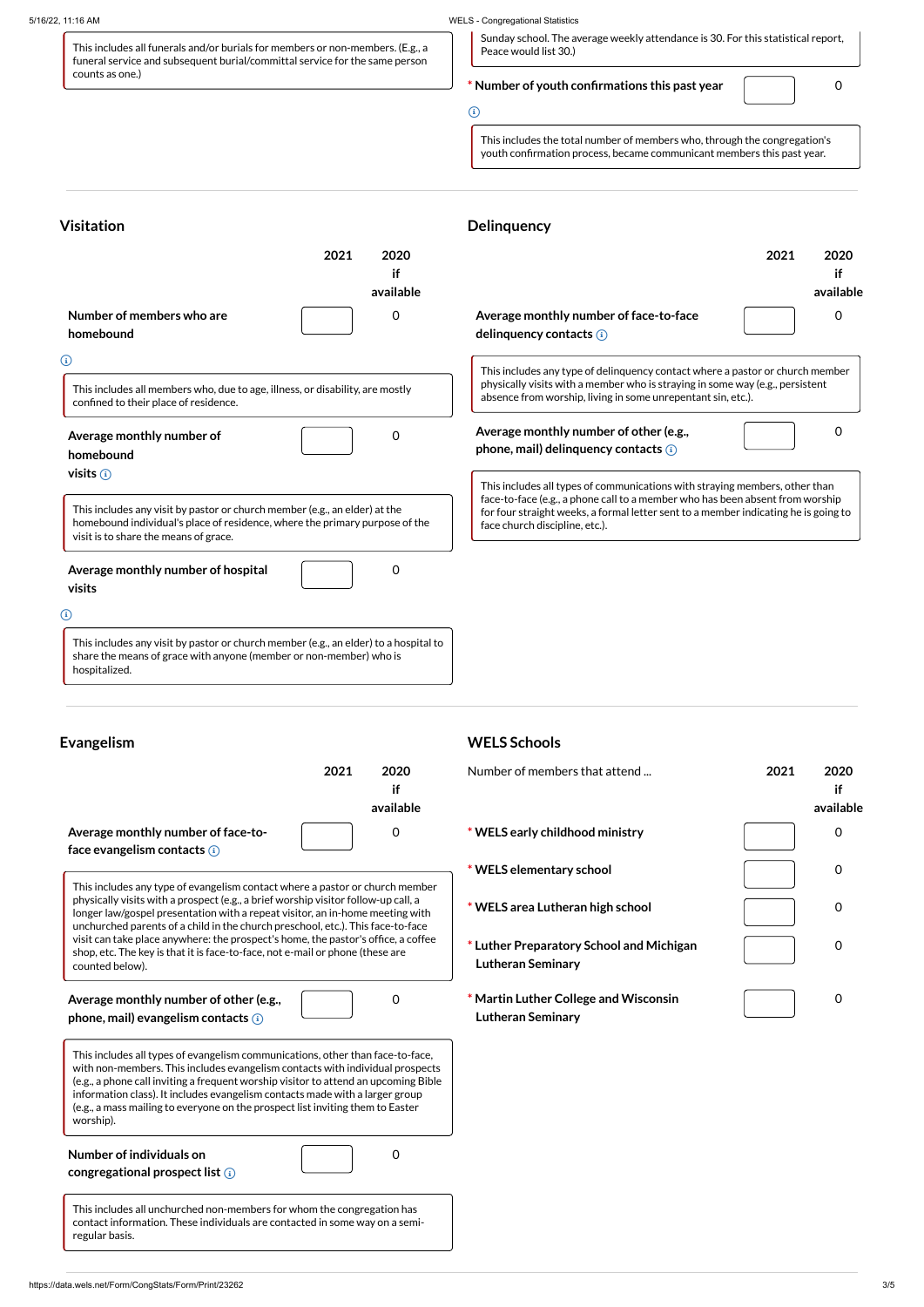Of the gifts the congregation received, this is the amount designated for use in the congregation's local ministry.

Please include gifts, memorials, bequests, which may be undesignated (e.g., for general operations) or designated (e.g., for capital projects, endowment funds managed

by the church [not by WELS Foundation], etc.).

Please exclude non-gift income such as school tuition/fees, ticket sales, investment income, synod subsidy, receipts from sale/rent of property used or owned by church.

- 1. All called workers that currently serve your church from Jan. through Dec. 2021.
- 2. All called workers that served any of the schools from Jan. through Dec. 2021, where the church is listed as owner.
- 3. If you are listed as supporting, the called workers will not appear here and you may review from the online Yearbook at [yearbook.wels.net.](https://yearbook.wels.net/)

Remember to also exclude the amounts that appear as separate totals on this page (offerings sent to WELS affiliated ministries and CMO and Other offerings sent to WELS).

If you are responsible for non-remitting churches, you may review those called workers from the church information form at [cloud.wels.net/me](https://cloud.wels.net/me) or the online Yearbook at [yearbook.wels.net.](https://yearbook.wels.net/)

If pastors or vicars information is incorrect, contact the President's office at [carla.martin@wels.net](mailto:carla.martin@wels.net) or 414-256-3202. If teachers or staff ministers information is incorrect, contact Lutheran Schools office at [lutheranschools@wels.net](mailto:lutheranschools@wels.net) or 414-259-4354.

Of the gifts received by the congregation, this is the amount the church gave toward its annual CMO commitment to WELS.

**Other offerings sent to WELS** (i) **All and the VELS** provides the sentence of the sense is the sense of the sense is the sense in the sense is the sense in the sense in the sense is the sense in the sense in the sense is

This list contains the following called workers:

This list does not take into account billing nor does it list those serving that are listed as lay workers.

# **Called Workers (as of Dec. 31, 2021)**

| <b>Service As</b> | <b>Name</b>               |
|-------------------|---------------------------|
| Pastor            | Rev Christopher D Johnson |

| * Offerings sent to WELS affiliated ministries $\bigcirc$                                                                                                                                    | YG. |  |
|----------------------------------------------------------------------------------------------------------------------------------------------------------------------------------------------|-----|--|
| These are gifts the congregation gave to additional church-related charitable organizations. Examples include area Lutheran high schools, mission organizations,<br>camps, foundations, etc. |     |  |

**Congregation Mission Offerings (CMO) sent to WELS <b>(i)** WELS provides \$408

|                                                                                                                                                                                                                                                                                                                                                                                                                 | 2021 | 2020<br>if<br>available |
|-----------------------------------------------------------------------------------------------------------------------------------------------------------------------------------------------------------------------------------------------------------------------------------------------------------------------------------------------------------------------------------------------------------------|------|-------------------------|
| Equivalent of paid full-time employees $\hat{a}$                                                                                                                                                                                                                                                                                                                                                                |      |                         |
| This does NOT include called workers. Included here are all hired staff members<br>that are financially compensated by the congregation for their service (e.g.,<br>administrative assistant, teachers aid, maintenance/janitor, etc.). Please include<br>the equivalent of full-time employees. (E.g., a congregation has a full-time<br>church secretary and a half-time janitor. They would enter 1.5 here.) |      |                         |
| Total number of members involved in some<br>sort of volunteer service to the congregation<br>Ŧ                                                                                                                                                                                                                                                                                                                  |      |                         |
| This includes all members who serve the congregation in some regular,<br>recurring role (e.g., Sunday school teachers, elders, board/team members,<br>ushers, grounds crew, etc.). If a member serves in more than one role, please still<br>count them only once.                                                                                                                                              |      |                         |

**Hired Staff and Volunteers**

This information helps WELS identify and support multi-cultural ministry. Please report significant opportunities.

### **Languages Used in Worship**

What languages other than English are used in public worship services (including Signed)?

### **Languages Used by Members**

To your knowledge, what languages other than English are spoken in your member homes?

### **Nationality of Members**

To your knowledge, what countries of origin other than the U.S. are represented in your church?

# **Nationality of Community**

To your knowledge, what countries of origin other than the U.S. are represented in your community/area of ministry?

## **Offerings That Support Gospel Ministry**

|                                                    | 2021 | 2020      |
|----------------------------------------------------|------|-----------|
|                                                    |      |           |
|                                                    |      | available |
| * Offerings received for use in local ministry (i) |      | \$0       |